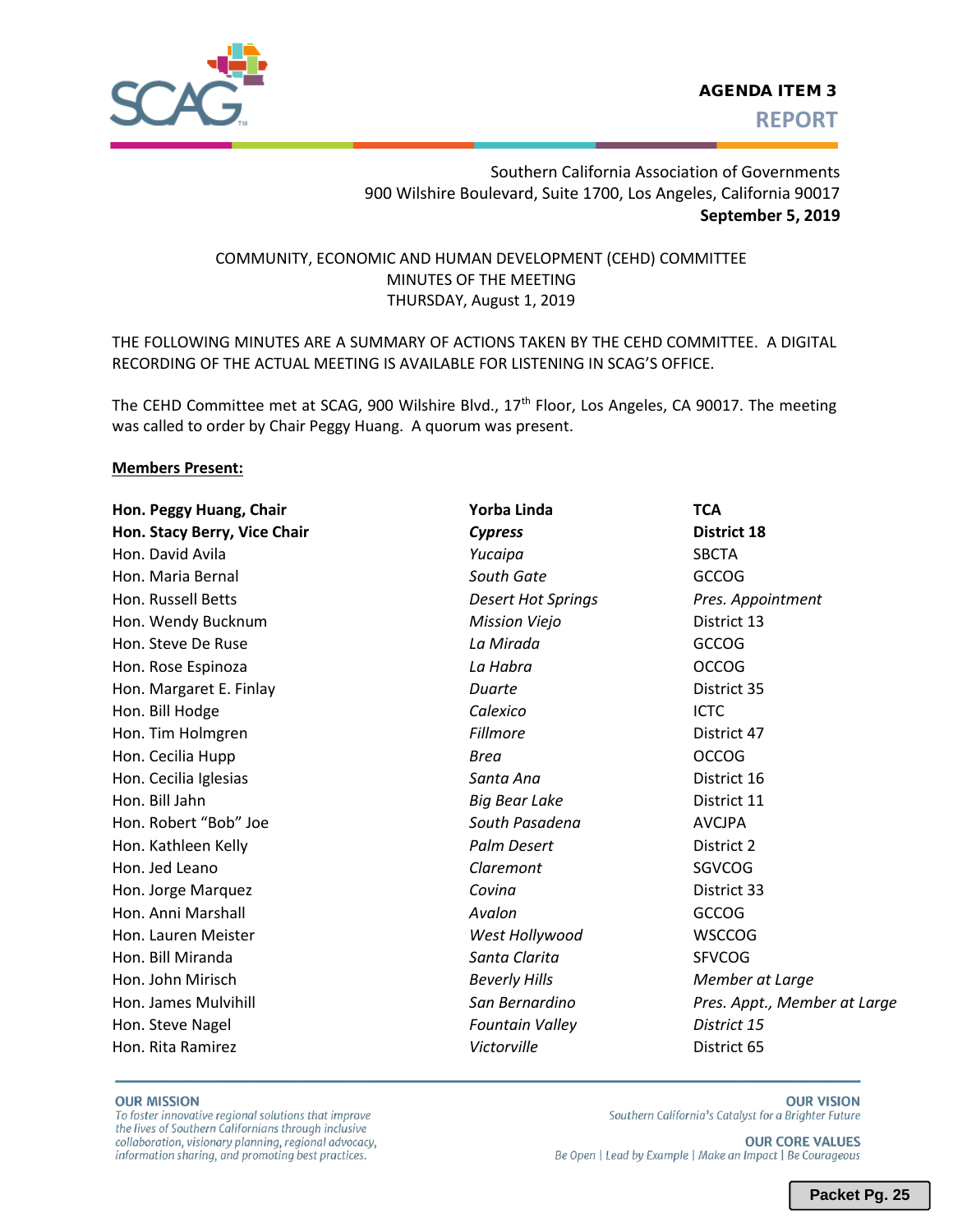

# **REPORT**

| Hon. Rex Richardson           | Long Beach                   | District 29       |  |  |  |  |  |
|-------------------------------|------------------------------|-------------------|--|--|--|--|--|
| Hon. Paul Rodriguez           | Chino                        | Member-at-Large   |  |  |  |  |  |
| Hon. Sonny R. Santa Ines      |                              |                   |  |  |  |  |  |
| Hon. Lyn Semeta               | <b>Huntington Beach</b>      | District 64       |  |  |  |  |  |
| Hon. David Shapiro            | Calabasas                    | <b>LVMCOG</b>     |  |  |  |  |  |
| Hon. Becky Shevlin            | Monrovia                     | <b>SGVCOG</b>     |  |  |  |  |  |
| Hon. Joseph Tessari           | Westminster                  | <b>WRCOG</b>      |  |  |  |  |  |
| Hon. Frank Zerunyan           | <b>Rolling Hills Estates</b> | <b>SBCCOG</b>     |  |  |  |  |  |
|                               |                              |                   |  |  |  |  |  |
| <b>Members Not Present</b>    |                              |                   |  |  |  |  |  |
| Hon. Al Austin, II            | Long Beach                   | <b>GCCOG</b>      |  |  |  |  |  |
| Hon. Megan Beaman Jacinto     | Coachella                    | District 66       |  |  |  |  |  |
| Hon. Juan Carrillo            | Palmdale                     | North L.A. County |  |  |  |  |  |
| Hon. Michael C. Carroll       | <b>Irvine</b>                | District 14       |  |  |  |  |  |
| Hon. Vartan Gharpetian        | Glendale                     | Member at Large   |  |  |  |  |  |
| Hon. Julie Hackbarth-McIntyre | <b>Barstow</b>               | SANBAG            |  |  |  |  |  |
| Hon. Marisela Magana          | Perris                       | District 69       |  |  |  |  |  |
| Hon. Trevor O'Neil            | Anaheim                      | District 19       |  |  |  |  |  |
| Hon. Edward Paget             | <b>Needles</b>               | SANBAG            |  |  |  |  |  |
| Hon. Michael Posey            | <b>Huntington Beach</b>      | <b>OCCOG</b>      |  |  |  |  |  |
| Hon. Jim Predmore             | Holtville                    | <b>ICTC</b>       |  |  |  |  |  |
| Hon. Jan Pye                  | <b>Desert Hot Springs</b>    | <b>CVAG</b>       |  |  |  |  |  |
| Hon. Tri Ta                   | Westminster                  | District 20       |  |  |  |  |  |
| Hon. Mark Waronek             | Lomita                       | <b>SBCCOG</b>     |  |  |  |  |  |
|                               |                              |                   |  |  |  |  |  |

## **CALL TO ORDER AND PLEDGE OF ALLEGIANCE**

Chair Peggy Huang, called the meeting to order at 11:15 a.m. and asked Councilmember Jorge Marquez, City of Covina, District 33 to lead the Pledge of Allegiance.

### **PUBLIC COMMENT PERIOD**

Public comments were received from Connor Finney, Paavo Monkkonen, UCLA; Richard Bourne, AHLA; Hydee Feldstein, Alex Contreras, CA YIMBY; Sandy Genis, Costa Mesa City Council; and Kendrick Rustad, Candidate for City of Los Angeles Council District 14 in 2020. Each expressed their concerns related to agenda item No. 1: Proposed RHNA Methodology.

Joann Africa, Chief Counsel, read into the record the names of individuals who submitted comment letters prior to today's meeting, regarding the Proposed RHNA Methodology agenda item: Mr. Paavo Monkkonen, UCLA, and Mayor John Mirisch, City of Beverly Hills.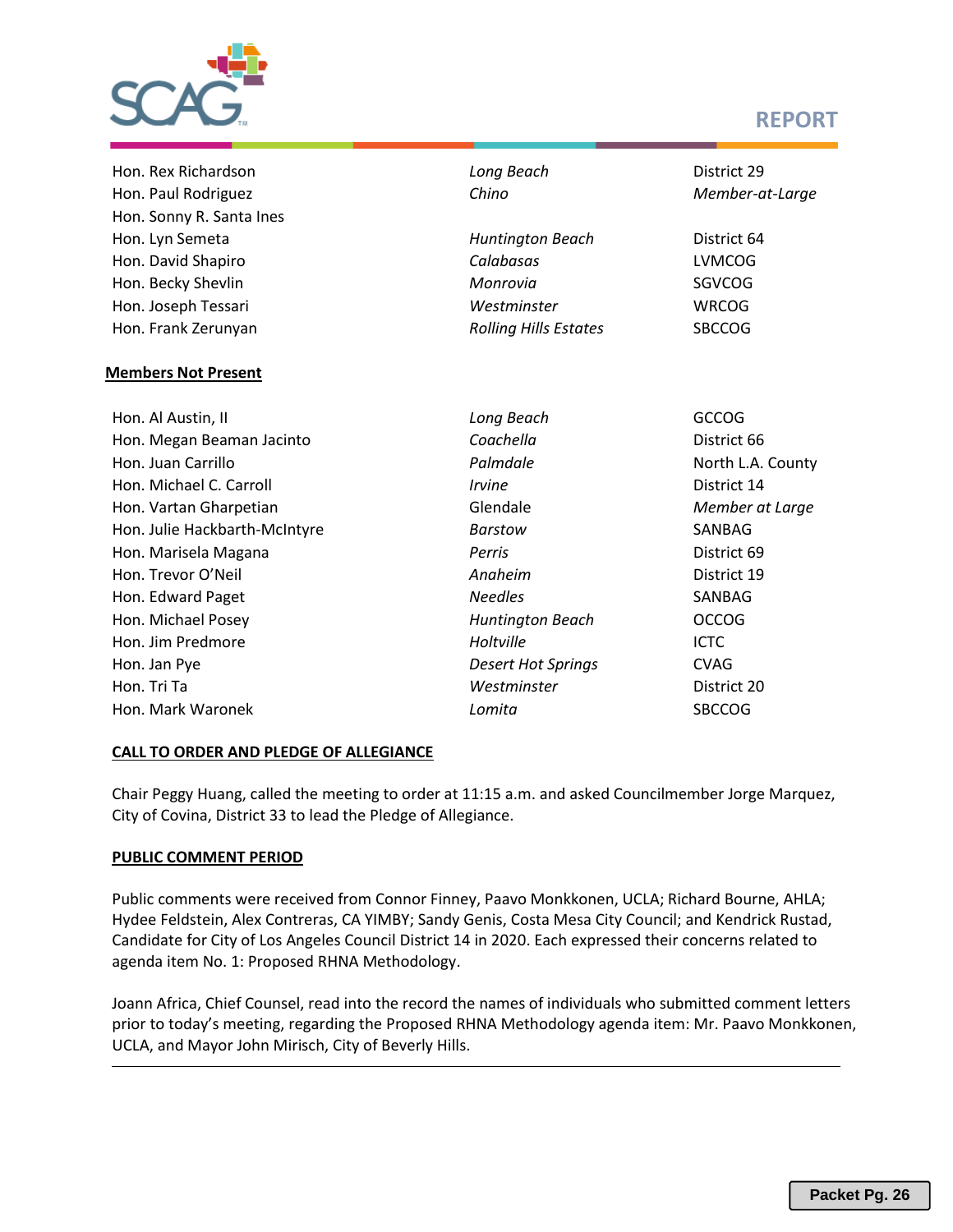

#### **REVIEW AND PRIORITIZE AGENDA ITEM/S**

There were no reprioritization of the agenda.

#### **ACTION/DISCUSSION ITEM**

#### 1. Proposed RHNA Methodology

Ma'Ayn Johnson, SCAG staff, provided a presentation on SCAG's development of the proposed RHNA methodology. She explained that SCAG is required to develop a proposed RHNA methodology to distribute existing and projected housing need for the 6<sup>th</sup> cycle RHNA for each jurisdiction. She outlined the five main RHNA objectives and three potential options to determine each jurisdiction's draft RHNA allocation as a share of the regional determination provided by the California Department of Housing and Community Development (HCD).

Ms. Johnson referred to the full presentation included in the agenda packet and noted that today's recommendation is for the CEHD to recommend approval to the Regional Council to release the propose RHNA methodology options for public comments through September 3, 2019.

Ms. Johnson noted that after the anticipated Regional Council action today, the Committee may refer to the official notice of the public hearing dates, and the full methodology appendix, (that contain a full set of various underlying data and assumptions to support the proposed methodology), at: *www*.*scag.ca.gov/rhna.* SCAG staff also developed a tool to provide a general estimate a jurisdiction's draft RHNA allocation based on the three potential options, which is posted on the RHNA webpage. She noted that written comments will be accepted through September 3, 2019.

Discussion ensued. There was support from several CEHD members for the option which included local inputs. Staff responded on the comments and questions expressed by the Councilmembers, including concerns on the proposed social equity adjustments, and what the consequences could be for those cities who are in non-compliance of the housing element.

Ms. Johnson noted that communication regarding the actual consequences would be outlined and distributed to the Committee before the final deadline. Additionally, Ms. Johnson noted that staff would be reviewing every comment and hope to make a consensus in order to find a middle ground.

Chair Huang concluded discussions and reminded everyone to participate and attend future RHNA Subcommittee meetings so that they are part of the process.

The CEHD thanked staff for their efforts and dedication to the Proposed RHNA Methodology process.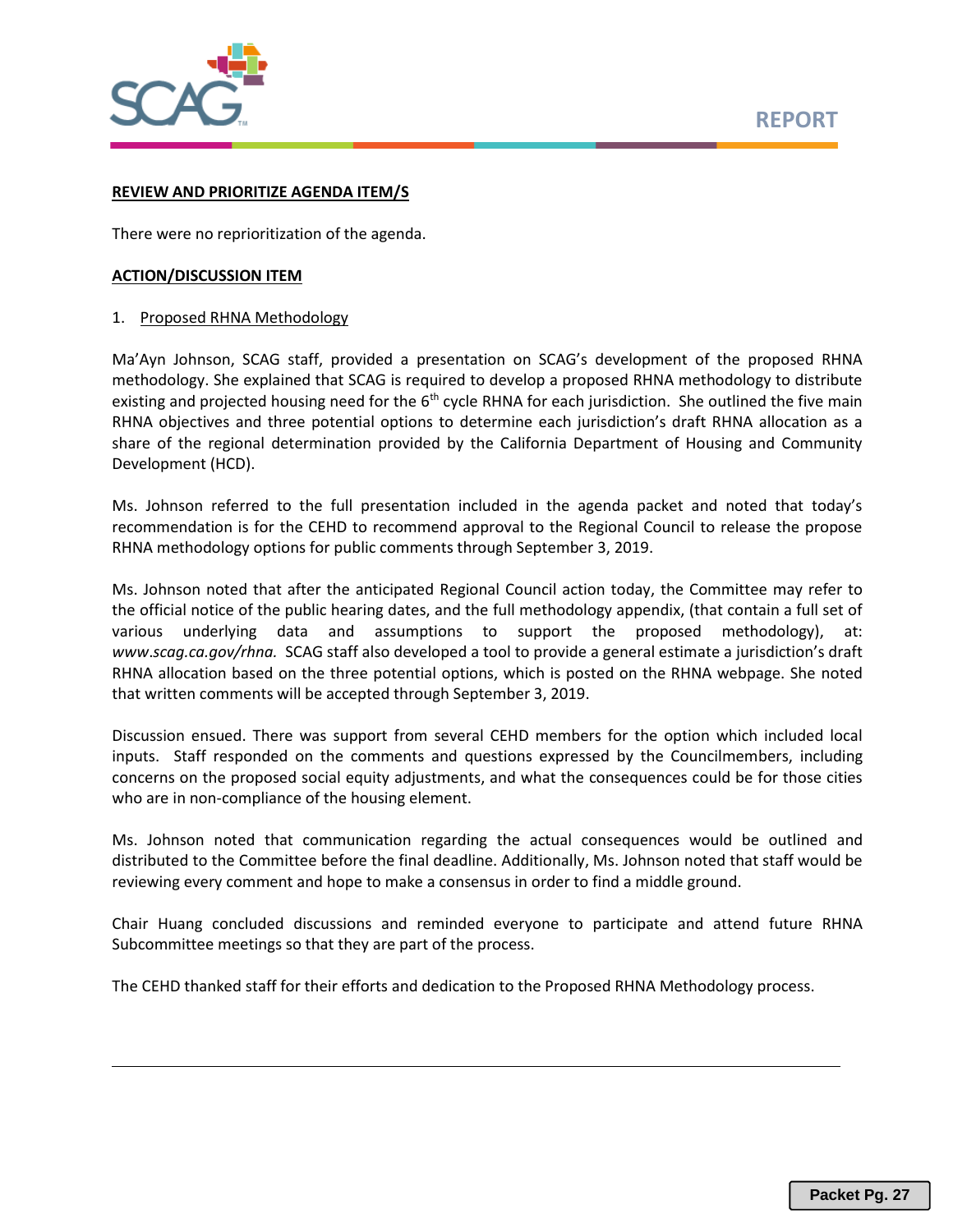

A MOTION was made (Richardson) to approve staff's recommendation: As recommended by the RHNA Subcommittee, that the CEHD Committee recommend approval to the Regional Council the proposed RHNA methodology options for public comment and review. Motion was SECONDED (Shapiro) and passed by the following votes:

- FOR: Avila, Bernal, Berry, Betts, Bucknum, De Ruse**,** Espinoza, Finlay, Hodge, Holmgren Huang, Hupp, Iglesias, Jahn, Joe, Kelly, Leano, Marquez, Marshall, Meister, Miranda, Mirisch, Mulvihill, Nagel, Ramirez, Richardson, Rodriguez, Santa Ines, Semeta, Shapiro, Shevlin, Tessari and Zerunyan (33).
- AGAINST: None (0).
- ABSTAIN: None (0).

### **CONSENT CALENDAR**

#### **Approval Item**

2. Minutes of the CEHD Committee Meeting – June 6, 2019

## **Receive & File**

3. Green Region Initiative – Sustainability Map Update

A MOTION was made (Richardson) to approve the Consent Calendar. Motion was SECONDED (Marquez) and passed by the following votes:

- FOR: Avila, Berry, Bucknum, De Ruse**,** Espinoza, Finlay, Hodge, Holmgren Huang, Hupp, Iglesias, Jahn, Joe, Kelly, Leano, Marquez, Marshall, Meister, Miranda, Mirisch, Mulvihill, Ramirez, Richardson, Rodriguez, Santa Ines, Semeta, Shapiro, Shevlin, Tessari and Zerunyan (30).
- AGAINST: None (0).
- ABSTAIN: Bernal, Betts and Nagel (3) (Agenda Item No. 2, Minutes of the June 6, 2019 Meeting).

#### **CHAIR'S REPORT**

Due to time constraints, the Chair's Report was not heard.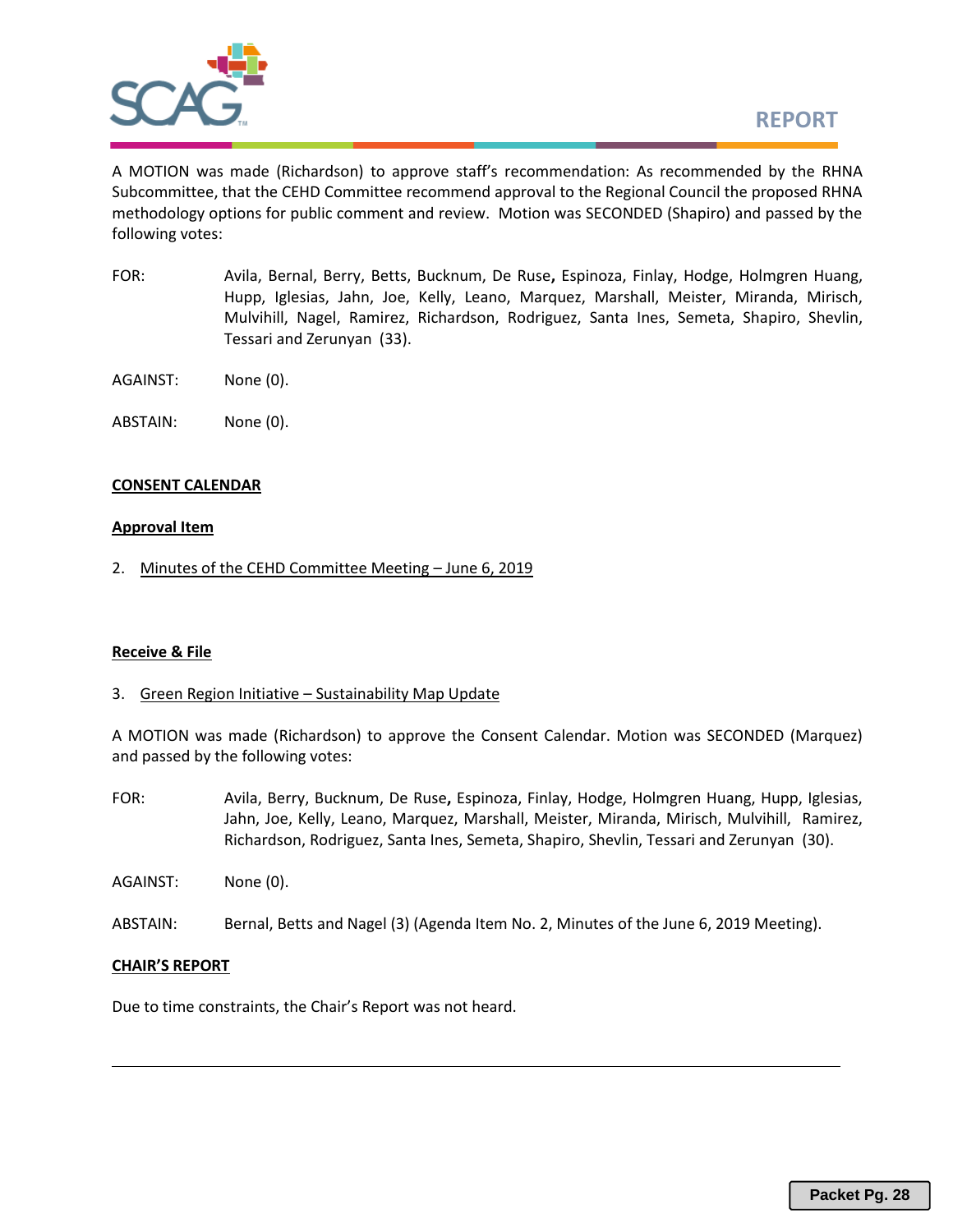

#### **STAFF REPORT**

There was no Staff Report given.

#### **ANNOUNCEMENTS**

Chair Huang welcomed new CEHD member Russell Betts from the City of Desert Hot Springs and new CEHD member, Maria Bernal, from the City of South Gate/GCCOG.

Chair Huang announced that the August and September RHNA Subcommittee meetings are postponed and will be announced when the date is finalized.

#### **ADJOURNMENT**

There being no further business, Chair Huang adjourned the CEHD Committee meeting at 12:15 p.m.

Respectfully submitted by:

Carmen Summers Community, Economic and Human Development Committee Clerk

[MINUTES ARE UNOFFICIAL UNTIL APPROVED BY THE CEHD COMMITTEE]

<sup>//</sup>